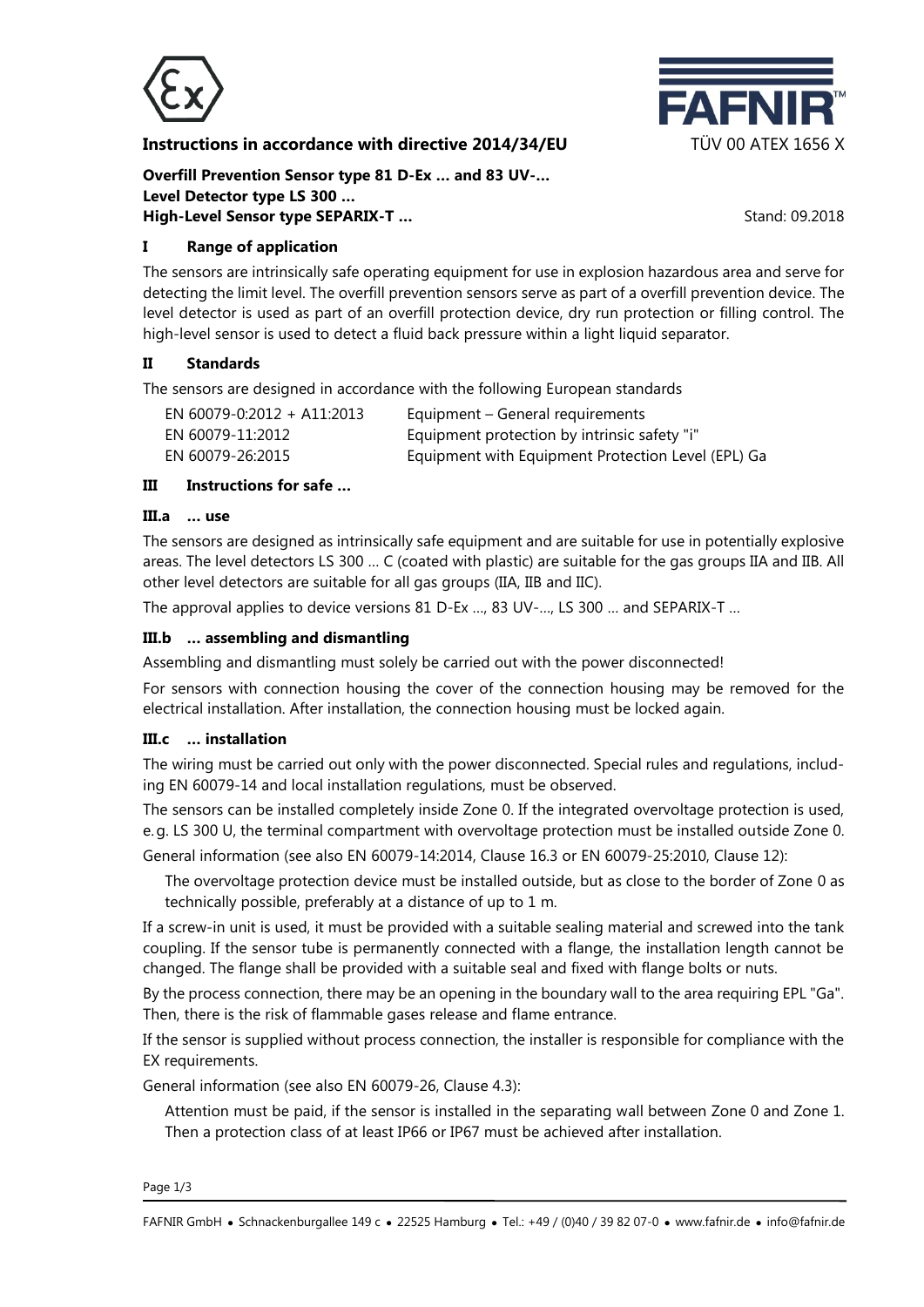



When wiring the sensor to the measuring transducer (preferably blue coloured cable), the approved inductance and capacitance of the measuring transducer must not be exceeded.

The sensors have a two-pole screw or plug connection or cable tail. Attention does not need to be paid to polarity.

The integration of the sensors without overvoltage protection into the equipotential bonding is not required. For integration of the sensors with overvoltage protection into the equipotential bonding, a PA terminal is provided.

#### **III.d … adjustment**

No Ex-relevant adjustments are required for operation of the sensors.

#### **III.e … putting into service**

Before putting into service, all devices must be checked for correct connection and installation. The electrical supply, including the connected devices, must be checked.

### **III.f … maintenance (servicing and emergency repair)**

The sensors are generally maintenance-free. In the case of a defect, this must be returned to the manufacturer or one of its representatives.

The sensors, in particular the probe tip, may be cleaned. Grease-dissolving cleansing agents can be used to remove any firmly clinging grease or oil residues. Sharp-edged objects are unsuitable for cleaning since they could damage the sensor.

When performing an insulation test of the intrinsically safe circuit with 500 V under well-controlled conditions, according to EN 60079-25, Clause 12 it is necessary to disconnect sensors with overvoltage protection since there is no compliance with the requirements for dielectric strength according to EN 60079-11, Clause 6.3.13. For all other sensors, there is compliance between the intrinsically safe circuit and the chassis or, if present, other intrinsically safe circuits with 500  $V_{AC}$ .

## **IV Equipment marking**

- 1 Manufacturer: FAFNIR GmbH, 22525 Hamburg
- 2 Type designation: 81 D-Ex … or 83 UV-… or LS 300 … or SEPARIX-T …
- 3 Certificate number: TÜV 00 ATEX 1656 X
- 4 Ex-Kennzeichnung:

81 D-Ex / 83 UV-… / LS 300 … / SEPARIX-T …

|   |                      |                      | $II$ 1 G<br>II 1/2 G  | Ex ia IIC T4 Ga<br>Ex ia IIC T4 Ga/Gb |
|---|----------------------|----------------------|-----------------------|---------------------------------------|
|   | 81 D-Ex U / LS 300 U |                      |                       | II 1/2 G Exia IIC T4 Ga/Gb            |
|   | LS 300C              |                      |                       |                                       |
|   |                      | Eχ                   | $II$ 1 G              | Ex ia IIB T4 Ga                       |
|   |                      |                      |                       | II 1/2 G Exia IIB T4 Ga/Gb            |
| 5 | CE marking:          | $\mathsf{CE}_{0044}$ |                       |                                       |
| 6 | Technical data:      | $U_i \leq$           | 30 V                  |                                       |
|   |                      | $\mathbf{I}$         | $\leq 200 \text{ mA}$ |                                       |
|   |                      | $P_i$<br>$\leq$      | 1 W                   |                                       |

Page 2/3